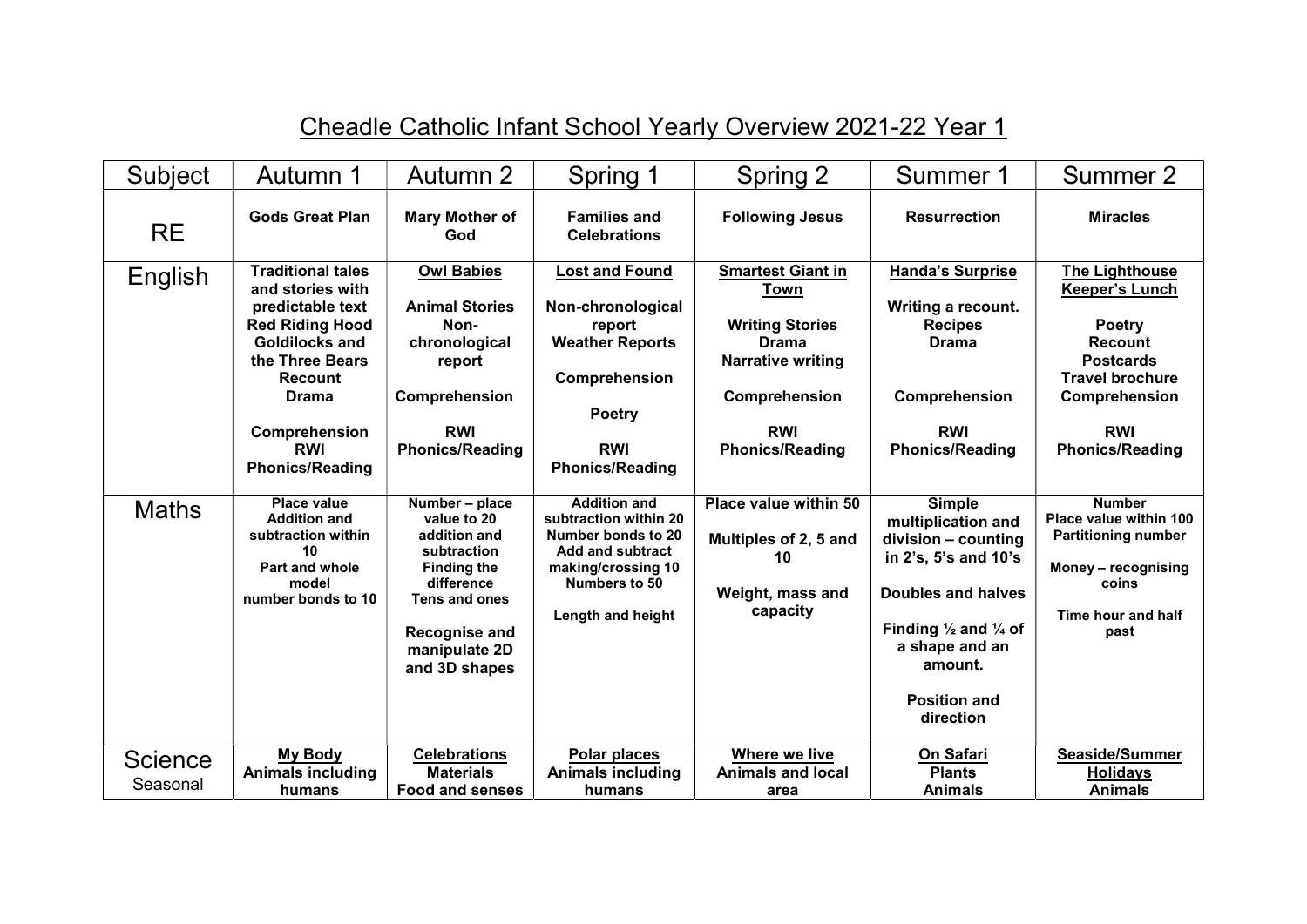| change         | My senses                                          |                               | <b>Everyday materials</b>                     | <b>Plants</b>                                 | <b>Habitats</b>                          | <b>Everyday materials</b>                |
|----------------|----------------------------------------------------|-------------------------------|-----------------------------------------------|-----------------------------------------------|------------------------------------------|------------------------------------------|
| throughout the |                                                    |                               |                                               |                                               |                                          | <b>Everyday safety</b>                   |
| year           |                                                    |                               |                                               |                                               |                                          |                                          |
| <b>PSHE</b>    | <b>Relationships</b>                               | <b>Health and Well-</b>       | <b>Relationships</b>                          | Living in the wider                           | <b>Health and well-being</b>             | Living in the wider                      |
|                | Who am I?                                          | being                         | <b>Gifts and talents</b>                      | world                                         | <b>Staying healthy</b>                   | world                                    |
|                | Keeping safe in                                    | Keeping clean                 | Understanding                                 | Values of coins and                           | <b>Food hygiene</b>                      | Co-operation in a                        |
|                | school                                             | <b>Dental health</b>          | jealousy                                      | notes                                         | <b>Medicines</b>                         | group                                    |
|                | Being a good friend<br><b>Identifying feelings</b> | Growing and<br>changing       | What is bullying<br>Secrets and               | <b>Needs and wants</b><br>Looking after money | Who gives medicine?<br>Going to hospital | Living together<br><b>Outdoor safety</b> |
|                |                                                    | <b>Families and care</b>      | surprises                                     | <b>Understanding change</b>                   |                                          | environment                              |
|                | <b>Online Safety</b>                               |                               |                                               |                                               |                                          | <b>Transition to Yr 2</b>                |
|                |                                                    |                               |                                               | <b>Online Safety</b>                          |                                          |                                          |
|                |                                                    | <b>Online Safety</b>          | <b>Online safety</b>                          |                                               | <b>Online Safety</b>                     | <b>Online Safety</b>                     |
| <b>RSE</b>     |                                                    | Tens Ten                      | Tens Ten                                      | Tens Ten                                      | <b>Tens Ten</b>                          | <b>Tens Ten</b>                          |
|                |                                                    | Life to the Full              | Life to the Full                              | Life to the Full                              | Life to the Full                         | Life to the Full                         |
|                |                                                    | <b>Resources</b><br>Pathway 2 | <b>Resources</b><br>Pathway 2                 | <b>Resources</b><br>Pathway 2                 | <b>Resources</b><br>Pathway 2            | <b>Resources</b><br>Pathway 2            |
|                |                                                    |                               |                                               |                                               |                                          |                                          |
|                |                                                    | 1 -Let the Children           | 1 - Special People                            | 1 - Being Safe                                | 1 - Three In One                         | 1 - The Communities We                   |
|                |                                                    | Come<br>2-God Loves You       | 2 - Treating Others Well<br>3 - And Say Sorry | 2 - Good Secrets Bad<br><b>Secrets</b>        | $2 -$ Who Is My<br>Neighbour?            | Live In.                                 |
|                |                                                    |                               |                                               | 3 - Physical Contact                          |                                          |                                          |
|                |                                                    |                               |                                               | 4 - Harmful Substances                        |                                          |                                          |
|                |                                                    |                               |                                               | 5 - Can you help me?                          |                                          |                                          |
| Computing      | <b>Online Safety</b>                               | <b>Online Safety</b>          | <b>Online Safety</b>                          | <b>Online Safety</b>                          | <b>Online Safety</b>                     | <b>Online Safety</b>                     |
|                | Logging in (1wk)                                   | PM Unit 1.4 Lego              | <b>PM Unit 1.6 Animated</b>                   | PM Unit 1.7 Coding                            | PM Unit 1.3                              | <b>PM Unit 1.9</b>                       |
|                |                                                    | <b>Builders (3wks)</b>        |                                               | (6wks)                                        | Pictograms (3wks)                        | <b>Technology Outside</b>                |
|                | PM Unit 1.1 Online                                 |                               | <b>Story Books (5wks)</b>                     |                                               |                                          | School (2wks)                            |
|                | Safety (4wks)                                      | PM Unit 1.5 Maze              |                                               |                                               | <b>PM Unit 1.8</b>                       |                                          |
|                |                                                    | <b>Explorers (3wks)</b>       |                                               |                                               | Spreadsheets (3wks)                      |                                          |
|                | <b>PM Unit 1.2</b>                                 | <b>Beebots</b>                |                                               |                                               |                                          |                                          |
|                | <b>Grouping and</b><br>sorting (2wks)              |                               |                                               |                                               |                                          |                                          |
| <b>History</b> |                                                    | <b>What was</b>               |                                               | <b>Bramhall Hall</b>                          |                                          | <b>Seaside Holidays</b>                  |
|                |                                                    | childhood like for            |                                               | Who used to live in                           |                                          | Who and what                             |
|                |                                                    | our                           |                                               | <b>Bramhall Hall?</b>                         |                                          | might we find at the                     |
|                |                                                    | <b>Grandparents?</b>          |                                               | What was it like?                             |                                          | seaside in the past?                     |
| Geography      | <b>Where we Live</b>                               |                               | <b>Seasons</b>                                |                                               | People and                               |                                          |
|                | <b>Physical and</b>                                |                               | UK weather and                                |                                               | <b>Communities</b>                       |                                          |
|                | human features                                     |                               | where weather                                 |                                               | <b>Comparing locality</b>                |                                          |
|                |                                                    |                               | comes from                                    |                                               |                                          |                                          |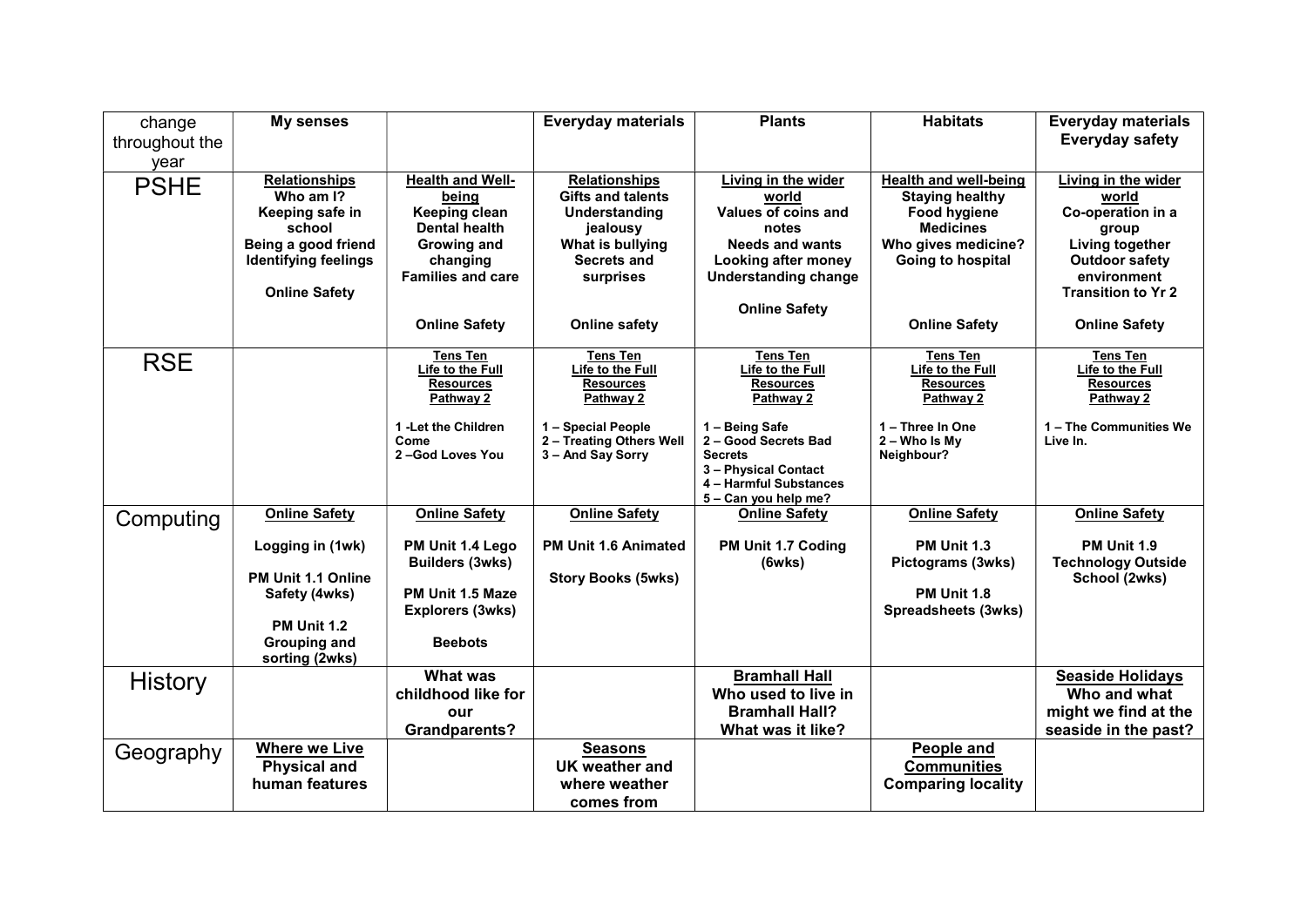| Art          | <b>Ourselves</b><br>Drawing and<br><b>Painting</b><br><b>Portraits/Self</b><br><b>Portraits</b><br><b>Colours: Primary &amp;</b><br><b>Secondary</b><br><b>Tints and Shades</b><br>Pablo Picasso<br><b>Exploring Cubism</b><br><b>Digital Media- Make</b><br>a face |                                                                                                                                                       |                                                                                                                       | <b>Flowers &amp; Plants</b><br>3D modelling<br><b>Block Printing</b><br><b>Sculpture</b><br>Salt dough tile<br>Decorative design    |                                                                                                                                                                                     | <b>Holidays by the Sea</b><br>Van Gogh<br>Seascapes:<br><b>Textiles &amp; Collage</b><br><b>Rosie Gates-textiles</b><br><b>Mixed media</b><br><b>Group textile</b> |
|--------------|---------------------------------------------------------------------------------------------------------------------------------------------------------------------------------------------------------------------------------------------------------------------|-------------------------------------------------------------------------------------------------------------------------------------------------------|-----------------------------------------------------------------------------------------------------------------------|-------------------------------------------------------------------------------------------------------------------------------------|-------------------------------------------------------------------------------------------------------------------------------------------------------------------------------------|--------------------------------------------------------------------------------------------------------------------------------------------------------------------|
| DT           |                                                                                                                                                                                                                                                                     | <b>Freestanding</b><br><b>Structures</b><br><b>Making</b><br>structures<br><b>Construction</b><br>sets<br><b>Paper Bridges</b>                        | <b>Templates</b><br>&Joining<br><b>Making puppets</b>                                                                 |                                                                                                                                     | <b>Preparing Fruits</b><br>and Vegetables<br><b>Food hygiene</b><br><b>Food safety</b><br><b>Making fruit salads</b>                                                                |                                                                                                                                                                    |
| <b>PE</b>    |                                                                                                                                                                                                                                                                     | <b>Christmas Craft</b>                                                                                                                                |                                                                                                                       |                                                                                                                                     |                                                                                                                                                                                     |                                                                                                                                                                    |
|              | <b>Traveling in</b><br>different ways<br>using obstacle<br>courses.<br>Dance using at<br>the seaside.                                                                                                                                                               | <b>Throwing and</b><br>catching games.<br><b>Gym using</b><br>apparatus.                                                                              | Dodgeball.<br><b>Gymnastics using</b><br>'Giants Tale'.                                                               | <b>Tag Rugby</b>                                                                                                                    | <b>Creating throwing</b><br>and catching<br>games.<br><b>OAA</b>                                                                                                                    | <b>Sports Days.</b><br>Different jumps for<br>the big leap.                                                                                                        |
| <b>Music</b> |                                                                                                                                                                                                                                                                     | <b>MrSmith</b><br><b>Building blocks</b><br>of Music<br><b>Instrumental</b><br>technique<br>Rhythm<br>notation<br>Inter-related dimension<br>of music | <b>Expressive and creative</b><br>singing, playing<br>untuned instruments,<br>creating sounds,<br>listening to music. | <b>Mr Smith</b><br>Pictures of an<br><b>Exhibition</b><br>Promenade<br><b>Painting Sound</b><br>Interpreting art<br>Art composition | <b>Our wonderful World</b><br><b>Expressive and</b><br>creative singing,<br>playing tuned<br>instruments, listening<br>to music,<br>creating, selecting<br>and combining<br>sounds. | <b>Mr Smith</b><br><b>Musical Stories</b><br>Sorcerer's<br><b>Apprentice</b><br>Peter and the<br>Wolf<br>SwanLake/Slee<br>ping Beauty<br>(Ballet)                  |
| Enrichment   | <b>Bruntwood Park</b>                                                                                                                                                                                                                                               | <b>Library Visit</b>                                                                                                                                  | Mrs Windsor-                                                                                                          | <b>Bruntwood Park</b>                                                                                                               | <b>Cockfield Farm</b>                                                                                                                                                               | <b>Bruntwood Park</b>                                                                                                                                              |